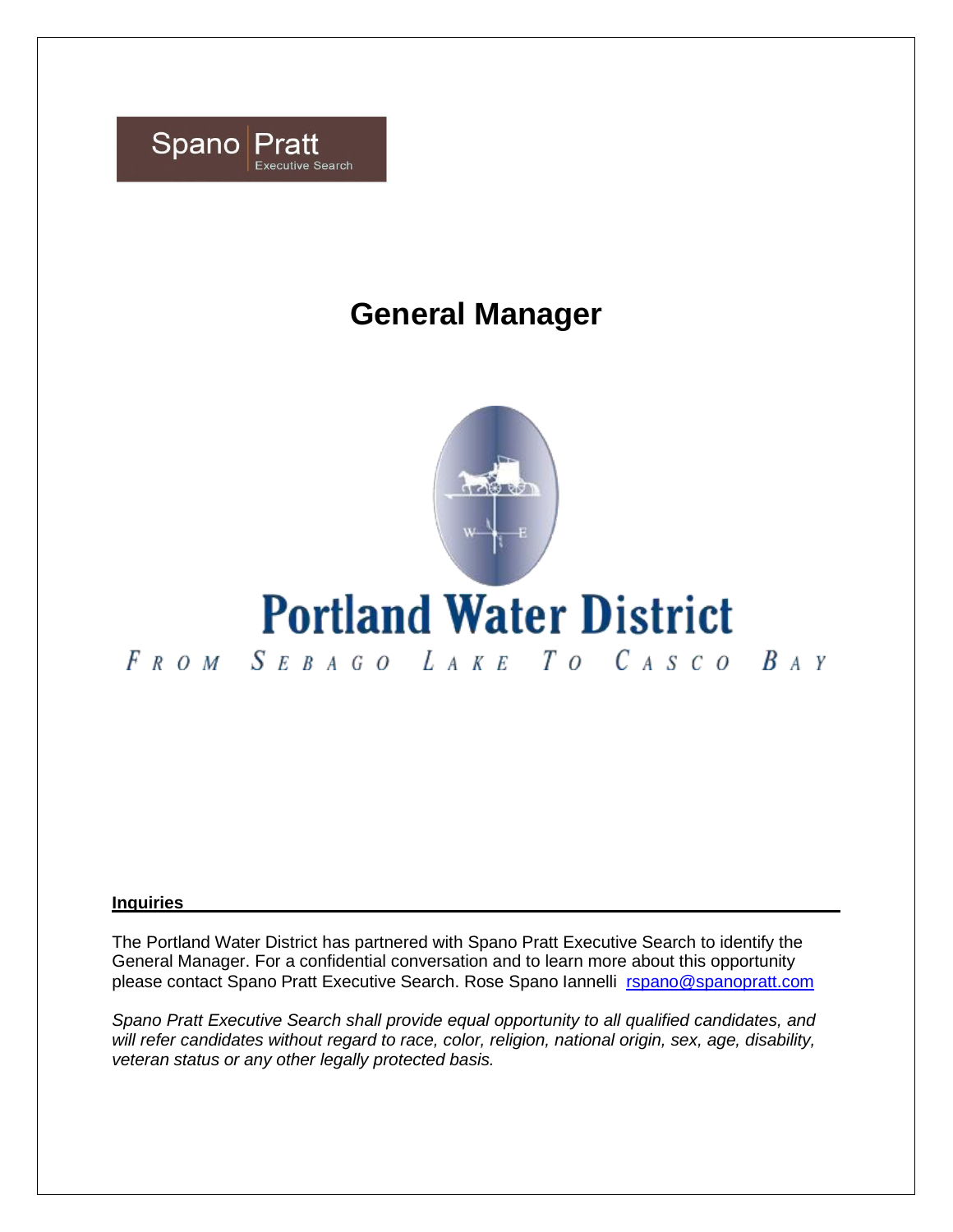#### **Organization**

The Portland Water District serves 11 cities and towns in the Greater Portland, Maine area with a combined population of approximately 215,000 residents. Water service is provided to all 11 communities and sewer service is provided to six. For 2022, the annual operating budget is \$50.5 million and the capital expenditure plan is \$30.6 million. The District is staffed with 63 professional (non-union) positions and another 124 positions represented by the Teamsters Union. The District is governed by an 11 member Board of Trustees elected from the member communities.

The Portland Water District (PWD) is a century-old company, rich in history and experience. That tradition forms a solid foundation for delivering quality services, while forward thinking provides innovative approaches to combat emerging issues within the industry. There exists a sense of pride in the subject matter expertise and unwavering commitment amongst the staff in the delivery of the PWD mission. The average tenure of management team is approximately 20 years.

Greater Portland's public water meets or surpasses all state and federal standards for safety. Failing to meet standards is not an option. In addition to the safety standards, the District's water business is also partially regulated by the state Public Utilities Commission. In 2016, the District requested and received an exemption from the Public Utilities Commission regulation related it its water rates and standards of service. This exemption allows the District to function more efficiently and timely in setting its water rates. Failing to meet standards is not an option.

Employees are committed to providing a reliable supply of water that surpasses all health and aesthetic standards and meets the approval of our most demanding customers while exercising impeccable fiduciary responsibility. The Portland Water District has repeatedly been awarded both the Distinguished Budget Presentation Award and the Certificate of Achievement for Excellence in Financial Reporting from the Government Finance Officers Association (GFOA).

| Intelligent   | Professional | <b>Customer Service</b> | Collaborative |
|---------------|--------------|-------------------------|---------------|
| <b>Stable</b> | Visionary    | Committed               | Dedicated     |
| Integrity     | Adaptable    | Quality                 | Family        |

#### **Cultural Descriptors of Portland Water District**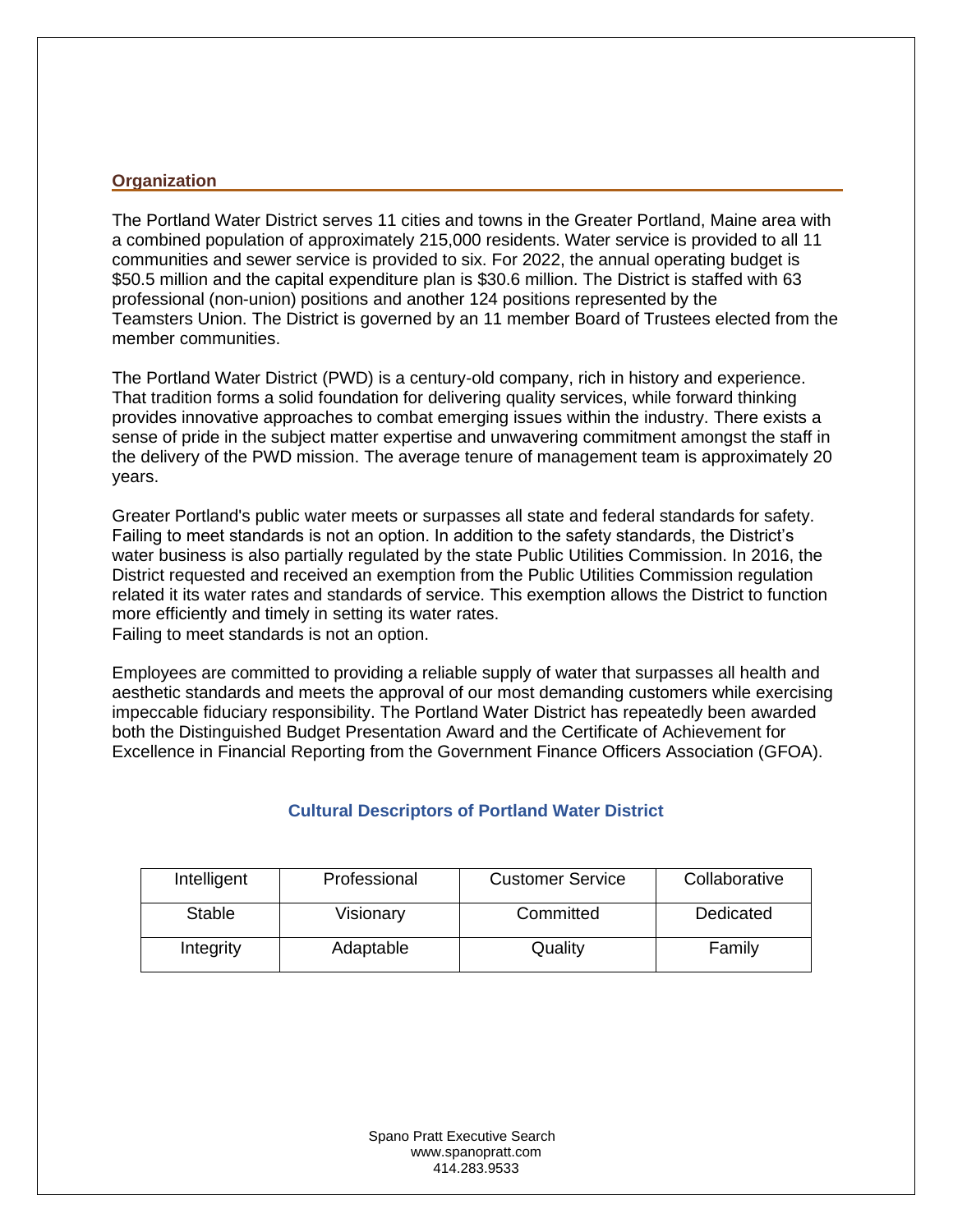### **Our Promise and Vision**

**Vision of the Future**- With our customers' best interest in mind, we will use innovative approaches to become a trusted provider of services and a leader in our industry. Through a Commitment to our Values, we will achieve our Mission and Vision.

**Customer Focus -**We listen and respond to customers by providing services that our customers want.

**Reliable and Valued Services -** We are there when our customers need us. We provide services our customers cannot live without.

**Continuous Improvement -** We value every effort to continuously review processes and better employee and customer experiences.

**Expertise -** We appreciate individual talents and encourage our employees to expand skills and embrace lifetime learning.

**Safety -** We instill safe working conditions and practices.

**Reasonable Rates -** We provide services at the lowest rates possible without compromising quality or investment in our assets.

**The Environment -** We respect our environment and the need to advocate for changes that move towards sustainability and resiliency. Through land stewardship and environmental education programs, PWD staff continue the legacy of an enduring clean and protected watershed.

**Openness, Respect, and Fair Treatment -**We promote an atmosphere that values openness, respect, and fair treatment.

**Quality of Life –** We provide a working environment that values family, and we provide services that enrich our customers' lives. We are a premier employer and a respected community partner.

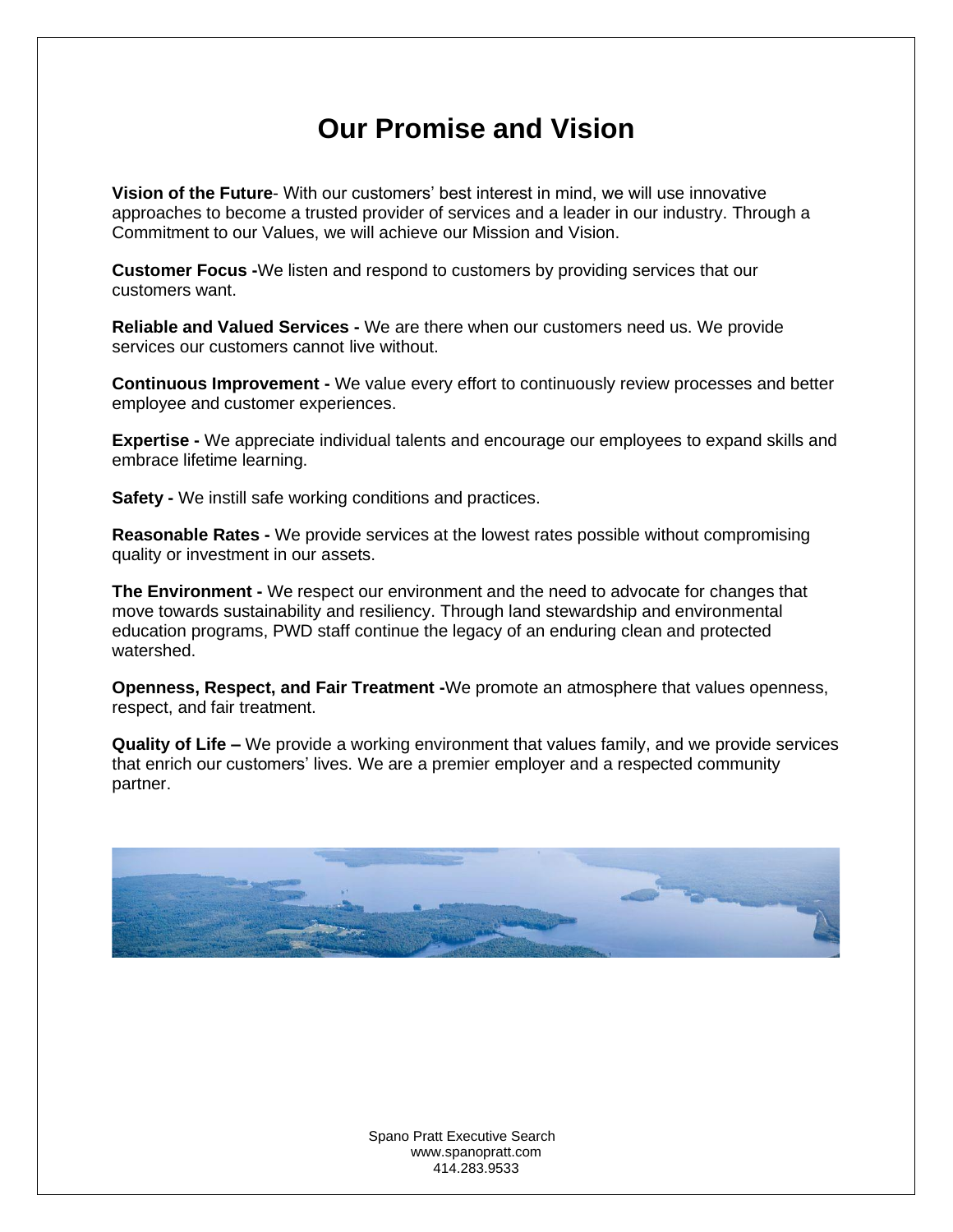#### Position Profile

Situation: The existing General Manager for the Portland Water District has held the position for 6 years and has announced her retirement scheduled for early Fall 2022. As a result, the trustees of PWD have formed a search committee and are currently engaged in a national search.

The General Manager will have a broad and varied professional, business and/or municipal management background with demonstrated success in leadership. The General Manager will be a good listener that continues to build upon the success of the existing leadership and will spend the necessary time to learn about the various constituencies, both municipalities and internal to the PWD, and listen to their goals.

The individual will be current in modern leadership practices, technologically adept and have well developed skills in strategic planning, people management, labor relations, regulatory affairs, government, board /trustee relations, utilities, conflict resolution, organizational analysis and consensus building. He or she will recognize the strength of the District's resources and be flexible in confronting challenges.

#### **Requirements:**

- At least ten years of progressively responsible experience in utility management or management of a similar sized service entity, with at least five of those years at a senior management or administrative level
- Exposure to union collective-bargaining process
- Strong business acumen, administration, organizational and financial skills in similar scope/size
- Technical aptitude necessary to effectively manage assets and utility infrastructure
- Experience with trustee governance, working with trustees and other elected officials
- Excellent communication skills both internally and experience as an external spokesperson
- Political aptitude and experience working with municipalities
- Political savvy has managed competing interests and customer expectations
- Has effectively led and managed a team which includes union and nonunion representation
- Solid understanding and experience working with regulatory environment
- Strong understanding of government operations / legislative process
- Demonstrated ability to effectively manage change
- Valid driver's license and ability to travel to the Portland Water District and constituent locations as well as industry conferences

#### **Education**

Bachelor's degree in business administration, engineering, science or a related field. Master's level education preferred.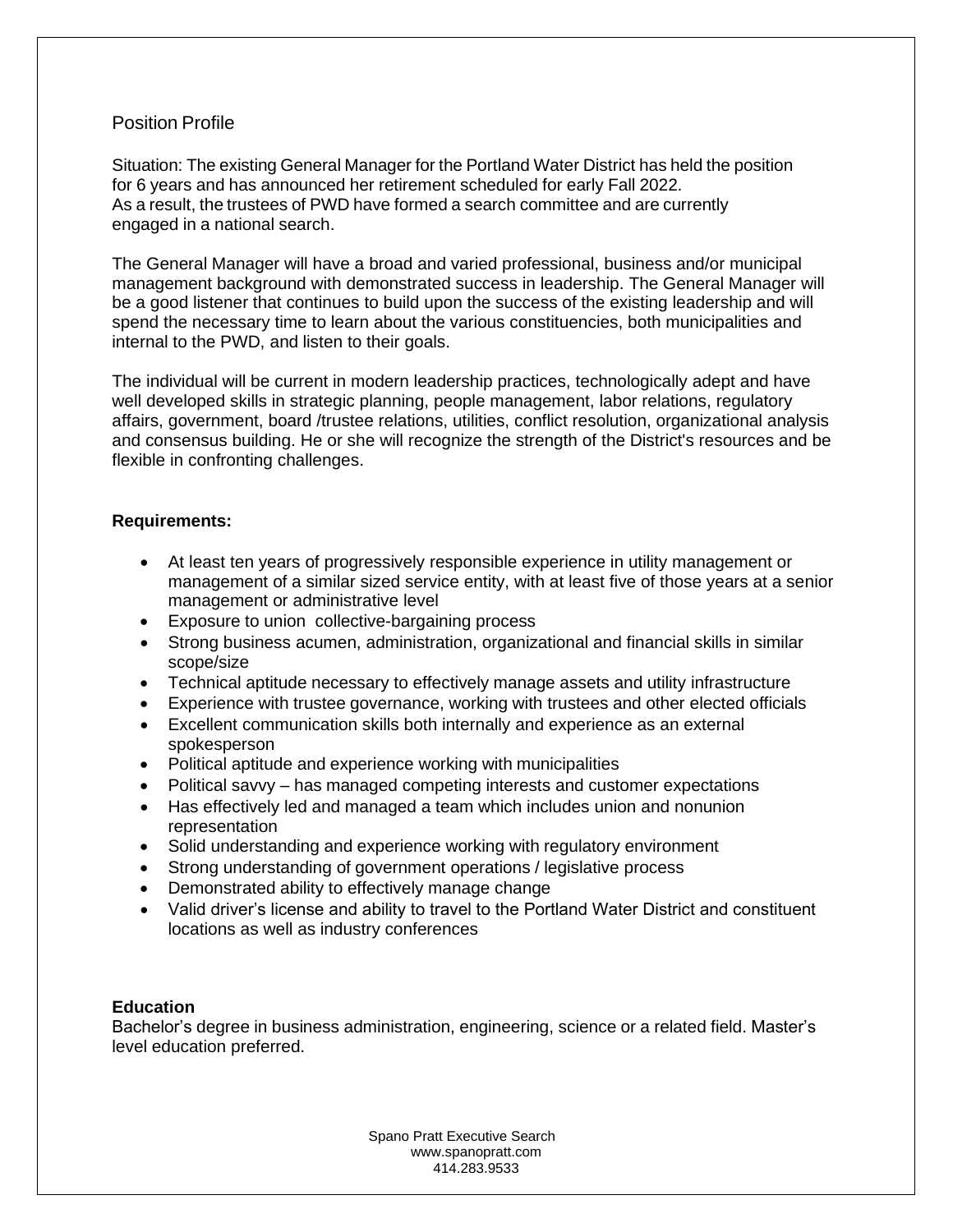#### **Key Traits and Attributes**

- Ability to successfully translate vision to action
- Is inspirational; ability to energize others in both individual and group speaking forums.
- Ability to reflect to the organization, by example, the values of personal development and respect for others
- Demonstrates a commitment to a participatory environment, a commitment to honest and clear communication, and supports accountability for meeting commitments.
- Enthusiastically embraces innovation
- Is customer service focused, passionate about improving service and value to the communities served.
- Demonstrated ability to serve as a lead change agent; ability to successfully effect change by viewing perceived problems as opportunities.
- Strategic leader able to articulate and execute on a clear vision, is inspirational and persuasive
- Management agility; is approachable, relates effectively within all levels of the workforce
- Ability to advocate on behalf of the mission and promotes the needs of the customers
- Demonstrates integrity and presents with professionalism and a positive outlook
- Promotes best practices is progressive and forward thinking and is a respected member of the community served
- Empathetic leads with compassion, understands the perspective of others and is respectful of differences





#### **Key success indicators for the incoming leader will include:**

**Workforce Planning:** Creating an effective balance of a post COVID hybrid model of the work environment. Showcasing PWD as an employer of choice to attract and retain new talent. Establishing and regularly updating a succession plan for each function including the professional development and career mapping of the existing workforce. Negotiating mutually beneficial contract and maintaining ongoing positive relationships with the Union.

**Governance:** Maintain positive relationships with trustees and constituents. Have an appreciation and understanding and is able to work effectively within the cultures.

**Process and Operations**: Establish plans and procedures in response to the government compliance that impact both water and wastewater.